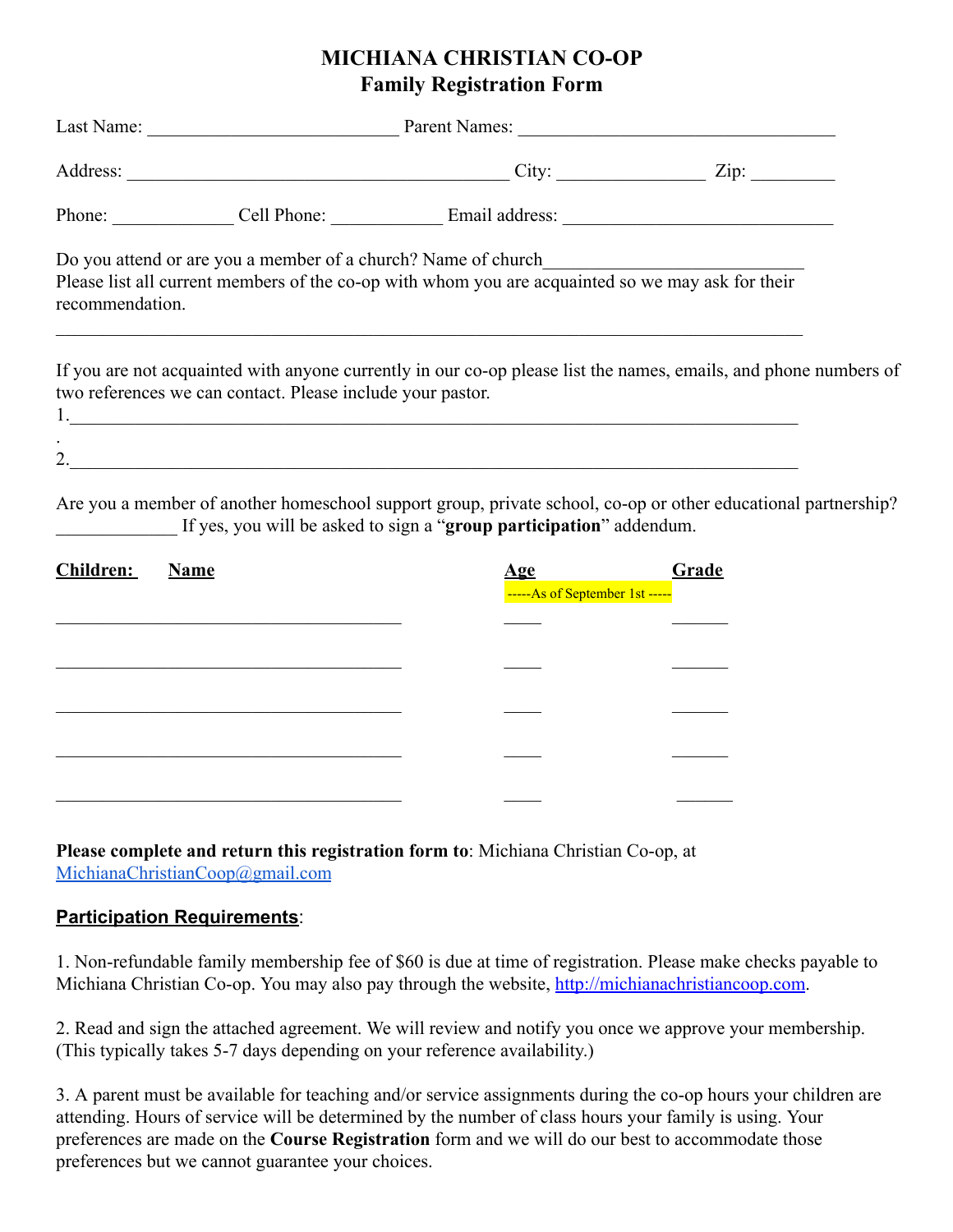## **Co-op Agreement**

## **(Please initial on the lines)**

I promise that I will, to the very best of my abilities, fulfill the responsibilities to which I have agreed unless catastrophic circumstances prevent me from doing so. I will endeavor to serve the families of the Co-op in a way that will bring glory to God. If I must leave the co-op, I will fulfill my commitments until I find a replacement. I understand that as a group of believers we are to "*do nothing from rivalry or conceit, but in humility count others more significant than ourselves. Let each of us look not only to our own interests, but also to the interests of others." (Philippians 2:3)*

I promise to abide by decisions made by the Co-op leadership, even if I disagree with that decision. If I have a question about a decision, I know that I am to address it with Co-op leadership and avoid spreading disharmony among Co-op families. I understand that upon discussing these issues with Co-op leadership, that their decision is final.

I understand that as a Christian Co-op, my children may be taught the following things in classes, and I agree to not teach anything at co-op that contradicts them.

We believe:

- The Bible is comprised of 66 books of the Old and New Testaments and is the only inspired Word of God still preserved. It is inerrant and is infallible in everything it affirms, and it is our authority and absolute truth in all matters of life.r of all things.
- We believe in the one true God who is eternally and equally existent in 3 persons. God the Father, God the Son, and God the Holy Spirit. We believe that Jesus is the eternal Son of God, the Creator and Sustainer of all things. Via his miraculous conception in a virgin, Jesus took on a fully human nature-without losing any of his full deity.
- We believe that all things came by direct creation of God, and not by evolution.
- The purpose of all things is to bring glory to God. Christians are to do this through the power of the Holy Spirit by pointing people to Jesus for salvation, learning to follow Him in our daily lives, and helping others to follow Him in their lives as well.
- Sexuality is designed for marriage, which is to be between one biological man and one biological woman.

I promise to do my part to value parent lead education. On occasion we may offer a class that is co-taught by a non-parent teacher. Every class will have two teachers and at least one of those teachers will be a parent.

I promise to help my children conduct themselves both academically and behaviorally in a manner appropriate to the educational environment. If behavior expectations are not being met, the parent will be notified immediately. It is expected that the parent will handle the situation. It is the responsibility of the parent to discipline their child(ren), not the teacher.

I agree to follow the principles of conflict resolutions based on Matthew 18:15-17. If I have a problem with another person I will talk to them directly. If this does not resolve the problem, I will approach the person with others who are directly aware of the issue. If it is still not resolved I will bring it to the co-op leadership.

\_\_\_\_\_\_\_\_I promise not to abuse any authority or power in my decision making. I will be careful to consider all persons affected by my decisions, and will do what is best for the group as a whole.

I give my consent and permission for any photo or video recordings of myself and other members of my family(including my children) to be used without further consent or remuneration in promotional materials for the Co-op. This includes, but is not limited to, the group website and brochures.